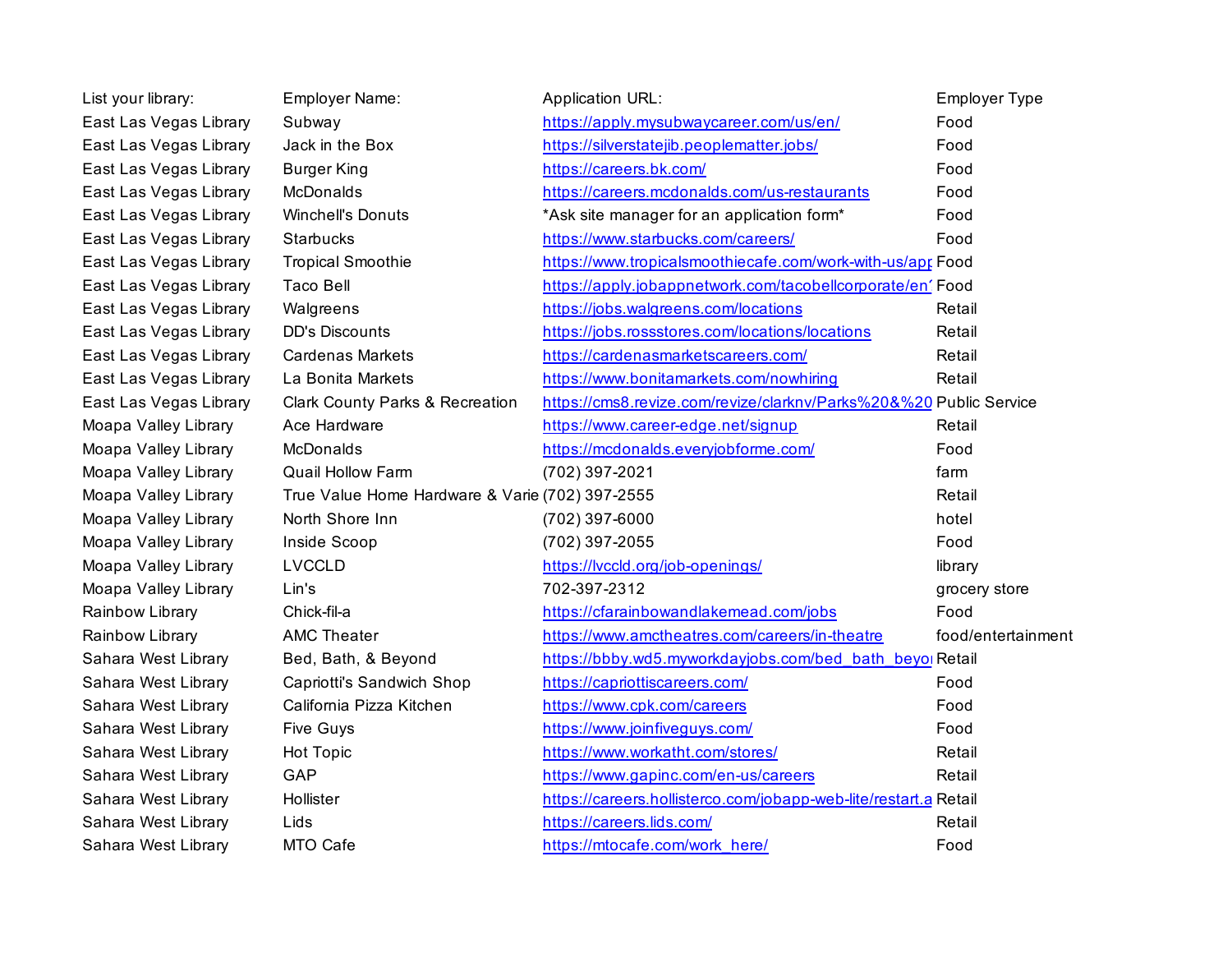| Sahara West Library | Nordstrom Rack               | https://careers.nordstrom.com/                                   | Retail  |
|---------------------|------------------------------|------------------------------------------------------------------|---------|
| Sahara West Library | Panda Express                | https://www.pandacareers.com/                                    | Food    |
| Sahara West Library | Old Navy                     | https://www.gapinc.com/en-us/careers/old-navy-career: Retail     |         |
| Sahara West Library | Red Robin                    | https://www.redrobin.com/pages/careers/                          | Food    |
| Sahara West Library | Target                       | https://jobs.target.com/search-jobs?ac=7163                      | Retail  |
| Sahara West Library | McDonalds                    | https://careers.mcdonalds.com/us-restaurants/jobs?ke' Food       |         |
| Sahara West Library | Jason's Deli                 | https://apply.jobappnetwork.com/jasons-deli/en?categr Food       |         |
| Sahara West Library | Starbucks                    | https://www.starbucks.com/careers/find-a-job/retail              | Food    |
| Sahara West Library | Wendy's                      | https://wendys-careers.com/restaurant-life/?utm_campa Food       |         |
| Sahara West Library | <b>Sally's Beauty Supply</b> | https://careers-sallybeauty.icims.com/jobs/search?sear Retail    |         |
| Sahara West Library | Tilly's                      | https://phe.tbe.taleo.net/phe01/ats/careers/v2/searchF Retail    |         |
| Sahara West Library | Panera Bread                 | https://careers.panerabread.com/global/en/search-rest Food       |         |
| Sahara West Library | Yogurtland                   | https://www.yogurt-land.com/careers                              | Food    |
| Sahara West Library | Kona Grill                   | https://harri.com/konagrill?brand_id=3399669&group_Food          |         |
| Sahara West Library | Smith's                      | https://jobs.kroger.com/smiths-food-and-drug/go/Smith Grocery    |         |
| Sahara West Library | Albertsons                   | https://www.albertsonscompanies.com/careers/en/hom Grocery       |         |
| Sahara West Library | In-N-Out                     | https://www.in-n-out.com/employment                              | Food    |
| Sahara West Library | Raising Cane's               | https://www.raisingcanes.com/faq/employment-opportu Food         |         |
| Sahara West Library | <b>Blaze Pizza</b>           | https://blazepizzajobs.com/                                      | Food    |
| Sahara West Library | TJ Maxx/Home Goods           | https://www.tjx.com/careers                                      | Retail  |
| Sahara West Library | Sprouts                      | https://about.sprouts.com/careers/                               | Grocery |
| Sahara West Library | Peet's Coffee                | https://www.peets.com/pages/careers                              | Food    |
| Sahara West Library | Chick-fil-A                  | https://www.chick-fil-a.com/careers                              | Food    |
| Sahara West Library | <b>Whole Foods</b>           | https://careers.wholefoodsmarket.com/global/en                   | Grocery |
| Sahara West Library | <b>Cold Stone Creamery</b>   | https://www.coldstonecreamery.com/jobs/applications/' Food       |         |
| Sahara West Library | Color Me Mine                | https://lasvegas.colormemine.com/employment-applica Retail       |         |
| Sahara West Library | Regal Village Square 18      | https://recruiting.ultipro.com/REG1000REGAL/JobBoa movie theater |         |
| Sahara West Library | <b>Taco Bell</b>             | https://careers.tacobell.com/#/                                  | Food    |
| Sahara West Library | Jack in the Box              | https://www.jackintheboxjobs.com/                                | Food    |
| Sahara West Library | Amy's Hallmark               | https://careers.hallmark.com/go/Retail-Stores/2317900 Retail     |         |
| Sahara West Library | Grabbagreen                  | https://www.grabbagreen.com/jobs/applications/?store Food        |         |
| Sahara West Library | <b>Celestial Comics</b>      | sales@celestial-comics.com                                       | Retail  |
| Sahara West Library | Kid to Kid                   | https://kidtokidcareers.careerplug.com/jobs?utf8=%E2'Retail      |         |
| Sahara West Library | <b>Baskin Robbins</b>        | https://www.dunkinbrands.com/company/careers/caree Food          |         |
| Sahara West Library | Cafe Rio                     | https://apply.jobappnetwork.com/cafe-rio                         | Food    |
| Sahara West Library | Chipotle Mexican Grill       | https://jobs.chipotle.com/                                       | Food    |
| Sahara West Library | Einstein Bros. Bagels        | https://www.einsteinbros.com/careers/                            | Food    |
| Sahara West Library | Menchies                     | https://www.menchies.com/frozen-yogurt-careers                   | Food    |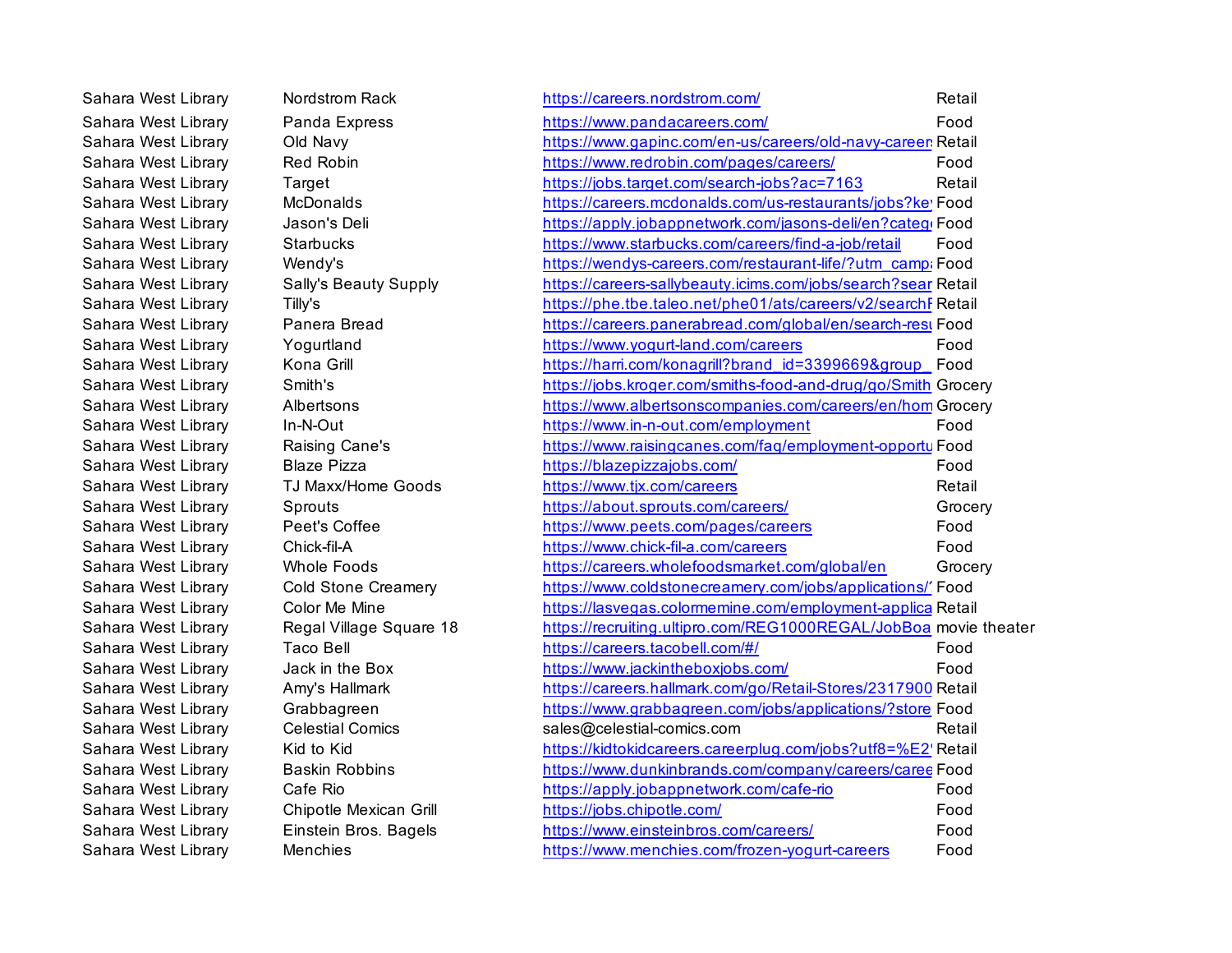| Sahara West Library   | Trader Joe's               | https://www.traderjoes.com/careers                                 | Food   |
|-----------------------|----------------------------|--------------------------------------------------------------------|--------|
| Sahara West Library   | Nekter Juice Bar           | https://www.nekterjuicebar.com/pages/careers                       | Food   |
| Sahara West Library   | Pieology                   | https://pieology.com/careers/                                      | Food   |
| Sahara West Library   | Red Robin                  | https://www.redrobin.com/pages/careers/                            | Food   |
| Sahara West Library   | <b>Shake Shack</b>         | https://www.shakeshack.com/job-board/                              | Food   |
| Sahara West Library   | <b>Wetzel Pretzel</b>      | https://www.wetzels.com/join-the-team                              | Food   |
| Sahara West Library   | Barnes & Noble             | https://careers.barnesandnoble.com/                                | Retail |
| Sahara West Library   | Whole Foods                | https://careers.wholefoodsmarket.com/global/en                     | Food   |
| Sahara West Library   | Kohľs                      | https://careers.kohls.com/                                         | Retail |
| Sahara West Library   | Chili's                    | https://www.chilisjobs.com/                                        | Food   |
| Sahara West Library   | City of Las Vegas          | https://bit.ly/3bu5teE                                             | City   |
| Sahara West Library   | Port of Subs               | https://portofsubs.com/apply-online/                               | Food   |
| Sahara West Library   | PetSmart                   | https://bit.ly/30mW95T                                             | Retail |
| Sahara West Library   | Raising Cane's             | https://bit.ly/2OdzW7K                                             | Food   |
| Sahara West Library   | Chipotle                   | https://chip.tl/30mwv0W                                            | Food   |
| Sahara West Library   | Barnes and Noble Bookstore | https://careers.barnesandnoble.com/job/Bookseller---P Retail       |        |
| Sahara West Library   | TJ Maxx                    | https://bit.ly/3emsPV6                                             | Retail |
| Sahara West Library   | <b>Blaze Pizza</b>         | https://www.blazepizza.com/faqs                                    | Food   |
| Sahara West Library   | Marco's Pizza              | https://bit.ly/3buzB9w                                             | Food   |
| Spring Valley Library | Target                     | https://corporate.target.com/careers/                              | Retail |
| Spring Valley Library | Arby's                     | https://careers.arbys.com/us/en                                    | Food   |
| Spring Valley Library | McDonald's                 | https://mcdonalds.jibeapply.com/us-restaurants/jobs                | Food   |
| Spring Valley Library | Del Taco                   | https://deltaco.com/careers                                        | Food   |
| Spring Valley Library | Wendy's                    | https://wendys-careers.com/                                        | Food   |
| Spring Valley Library | El Pollo Loco              | https://www.elpolloloco.com/careers/                               | Food   |
| Spring Valley Library | Pizza Hut                  | https://jobs.pizzahut.com/                                         | Food   |
| Spring Valley Library | Subway                     | https://www.subway.com/en-US/Careers                               | Food   |
| Spring Valley Library | Subway                     | https://www.subway.com/en-US/Careers                               | Food   |
| Spring Valley Library | Subway                     | https://www.subway.com/en-US/Careers                               | Food   |
| Spring Valley Library | <b>Taco Bell</b>           | https://www.tacobell.com/careers                                   | Food   |
| Spring Valley Library | <b>Planet Fitness</b>      | https://www.planetfitness.com/careers                              | Gym    |
| Spring Valley Library | Panda Express              | https://www.pandarg.com/careers                                    | Food   |
| Spring Valley Library | 7-Eleven                   | https://www.jackintheboxjobs.com/                                  | Food   |
| Spring Valley Library | Jack in the Box            | https://www.jackintheboxjobs.com/                                  | Food   |
| Spring Valley Library | Sprouts                    | https://about.sprouts.com/careers/                                 | Retail |
| Spring Valley Library | <b>Right Space Storage</b> | https://rightspacestorage.com/company-info/employme Storage Spaces |        |
| Spring Valley Library | Shoe Palace                | https://recruiting2.ultipro.com/SHO1011SOPL/JobBoal Retail         |        |
| Spring Valley Library | <b>Sally Beauty</b>        | https://careers-sallybeauty.icims.com/jobs/search?sear Retail      |        |
|                       |                            |                                                                    |        |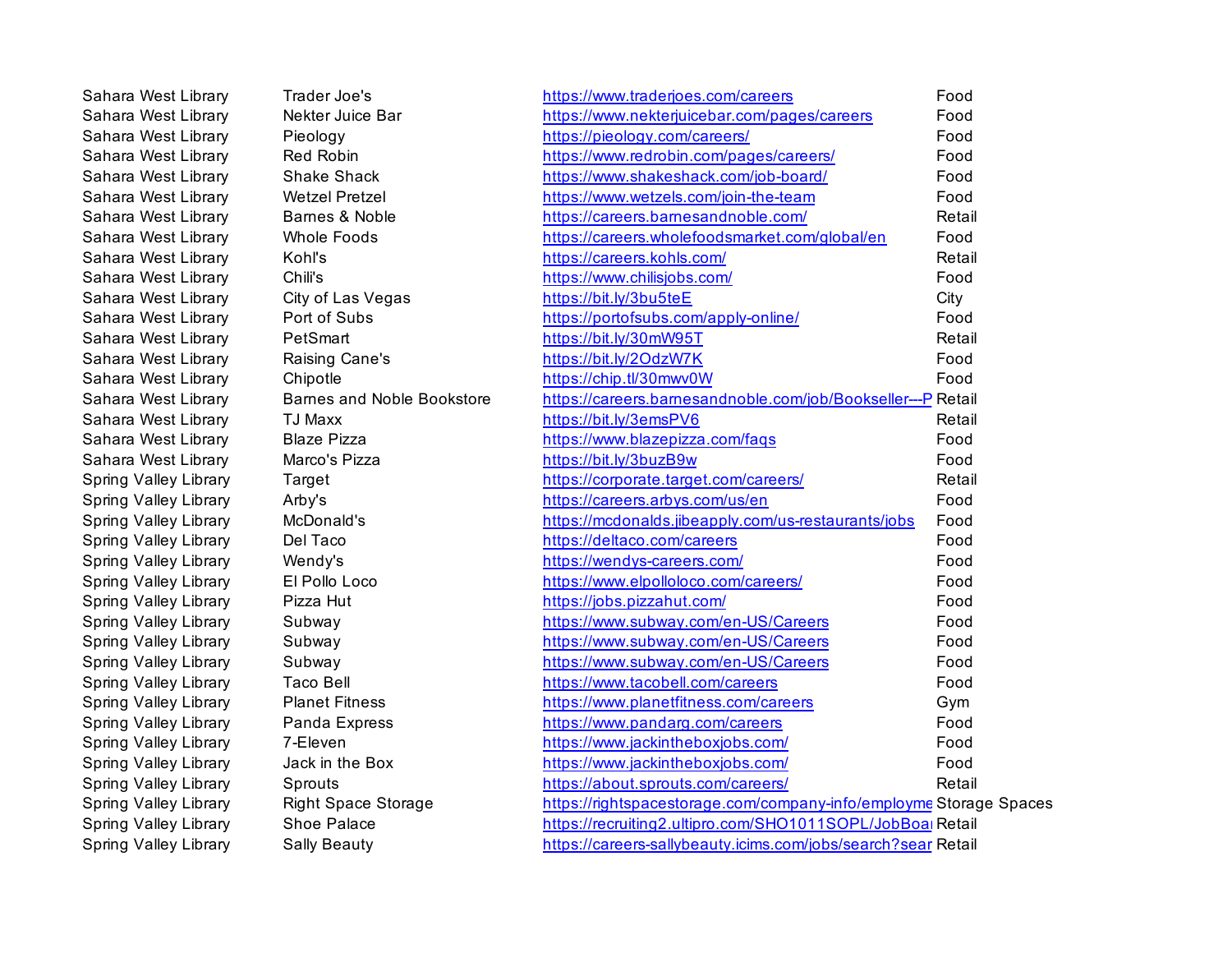| Spring Valley Library | <b>United States Postal Service</b>        | https://about.usps.com/careers/                                                    | Retail                  |
|-----------------------|--------------------------------------------|------------------------------------------------------------------------------------|-------------------------|
| Spring Valley Library | The Orleans Bowling Center                 | https://careers.peopleclick.com/careerscp/client_boydg Bowling center inside The C |                         |
| Spring Valley Library | Century Orleans Movie Theater              | https://careers.peopleclick.com/careerscp/client_boydg Movie theater inside The Or |                         |
| Spring Valley Library | Walgreens                                  | https://careers.peopleclick.com/careerscp/client_boydg Retail                      |                         |
| Spring Valley Library | GameStop                                   | https://careers.gamestop.com/                                                      | Retail                  |
| Spring Valley Library | T-Mobile                                   | https://www.t-mobile.com/careers                                                   | Retail                  |
| Spring Valley Library | AutoZone                                   | https://careers.autozone.com/                                                      | <b>Auto Parts Store</b> |
| Spring Valley Library | <b>Discount Tire</b>                       | https://careers.discounttire.com/                                                  | Tire Shop               |
| Spring Valley Library | <b>Clark County Parks &amp; Recreation</b> | https://www.clarkcountyny.gov/government/departmen Lifeguard/Community Cente       |                         |
| Spring Valley Library | <b>Tropical Smoothie Cafe</b>              | https://www.tropicalsmoothiecafe.com/work-with-us/apr Food                         |                         |
| Spring Valley Library | Smith's Food & Drug                        | https://jobs.kroger.com/smiths-food-and-drug/go/Smith Retail                       |                         |
| Spring Valley Library | Albertsons                                 | https://www.albertsonscompanies.com/careers/en/our-                                |                         |
| Spring Valley Library | Starbucks                                  | https://www.starbucks.com/careers/                                                 | Food                    |
| Spring Valley Library | Walmart                                    | https://careers.walmart.com/                                                       | Retail                  |
| Summerlin Library     | Fabulous Freddy's                          | https://fabfred.applicantpool.com/jobs/                                            | Car Wash                |
| Summerlin Library     | McDonald's                                 | https://careers.mcdonalds.com/us-restaurants/jobs?pa Food                          |                         |
| Summerlin Library     | <b>CVS</b>                                 | https://jobs.cvshealth.com/Retail?prefilters=none&Clou Pharmacy                    |                         |
| Summerlin Library     | Albertson's                                | https://www.albertsonscompanies.com/careers/en/hom Grocery                         |                         |
| Summerlin Library     | Chipotle                                   | https://jobs.chipotle.com/                                                         | Food                    |
| Summerlin Library     | Port of Subs                               | https://portofsubs.com/careers/                                                    | Food                    |
| Summerlin Library     | Bath and Body Works                        | https://www.bathandbodyworks.com/customer-care/car Retail                          |                         |
| Summerlin Library     | Domino's                                   | https://jobs.dominos.com/dominos-careers/                                          | Food                    |
| Summerlin Library     | Einstein Bros. Bagels                      | https://www.einsteinbros.com/careers/                                              | Food                    |
| Summerlin Library     | <b>Starbucks</b>                           | https://www.starbucks.com/careers/                                                 | Food                    |
| Summerlin Library     | <b>IHOP</b>                                | https://www.ihop.com/en/careers                                                    | Food                    |
| Summerlin Library     | <b>Burger King</b>                         | https://careers.bk.com/                                                            | Food                    |
| Summerlin Library     | 7-eleven                                   | https://careers.7-eleven.com/careers/home                                          | <b>Gas Station</b>      |
| Summerlin Library     | <b>Dollar Tree</b>                         | https://www.dollartree.com/careers                                                 | Retail                  |
| Summerlin Library     | <b>Taco Bell</b>                           | https://www.tacobell.com/careers                                                   | Food                    |
| Sunrise Library       | Arby's                                     | https://careers.arbys.com/us/en                                                    | Food                    |
| Sunrise Library       | Capriotti's                                | https://www.capriottis.com/careers/                                                | Food                    |
| Sunrise Library       | Chuck E. Cheese                            | http://www.chuckecheesecareers.com/jobs                                            | Food                    |
| Sunrise Library       | CiCi's Pizza                               | https://www.cicis.com/careers/                                                     | Food                    |
| Sunrise Library       | McDonald's                                 | https://bit.ly/329BVO8                                                             | Food                    |
| Sunrise Library       | Sonic Drive-In                             | https://bit.ly/2TUpyBe                                                             | Food                    |
| Sunrise Library       | <b>Taco Bell</b>                           | https://jobs.tacobell.com/                                                         | Food                    |
| Sunrise Library       | U-Swirl                                    | https://bit.ly/368wMHc                                                             | Food                    |
| Sunrise Library       | Wendy's                                    | https://wendys-careers.com/                                                        | Food                    |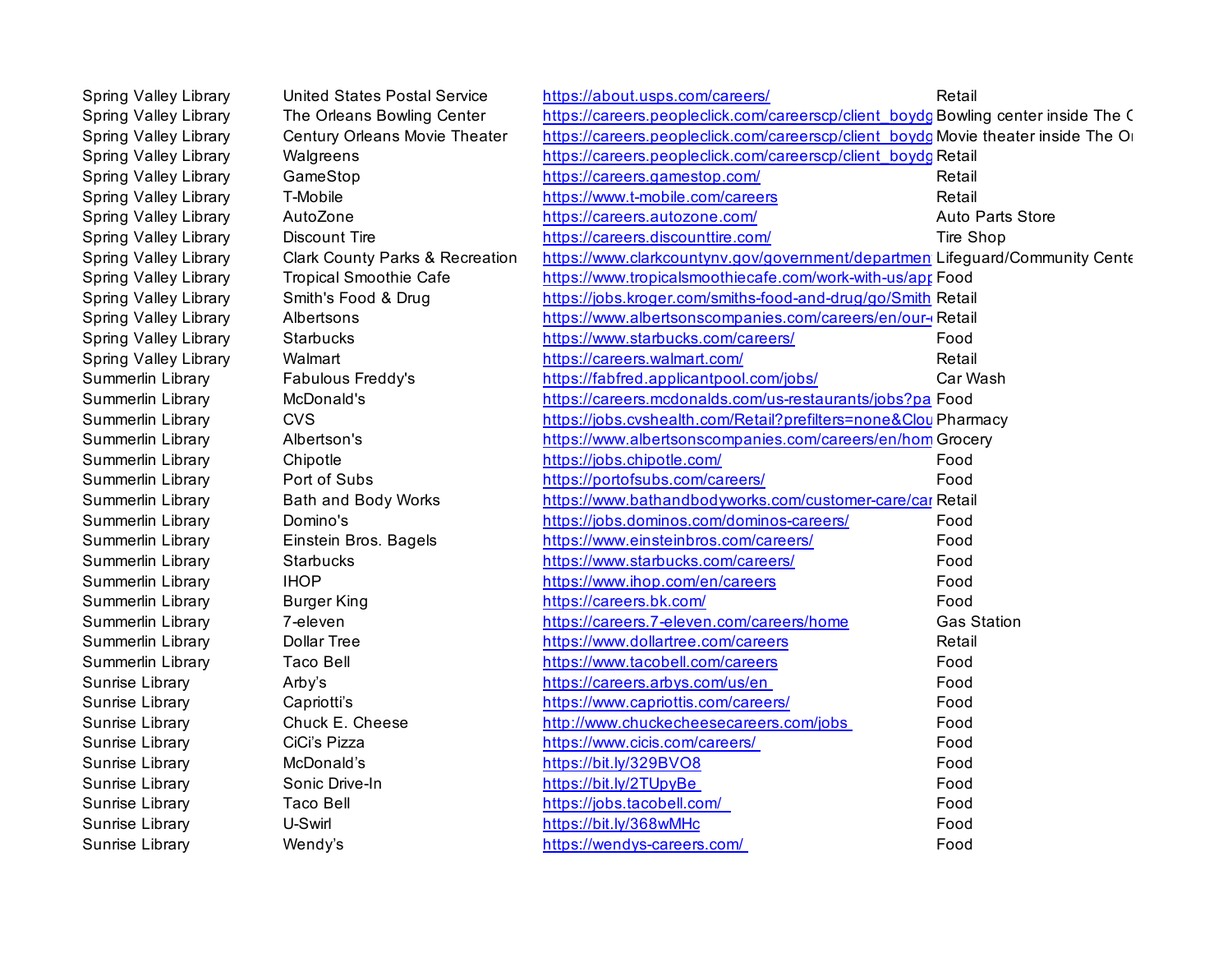| Sunrise Library                | Albertson's                   | https://bit.ly/2Grdjsu                                             | Retail   |
|--------------------------------|-------------------------------|--------------------------------------------------------------------|----------|
| Sunrise Library                | 99 Cents Only                 | https://jobs.99only.com/                                           | Retail   |
| Sunrise Library                | Bath and Body Works           | https://bit.ly/2JyInrv                                             | Retail   |
| Sunrise Library                | <b>Dollar Tree</b>            | https://www.dollartree.com/careers                                 | Retail   |
| Sunrise Library                | <b>Goodwill Industries</b>    | https://www.goodwill.vegas/                                        | Retail   |
| Sunrise Library                | Marketon                      | http://marketon.com/employment.aspx                                | Retail   |
| Sunrise Library                | PetSmart                      | https://bit.ly/2xp9RKI                                             | Retail   |
| Sunrise Library                | Ross                          | https://jobs.rossstores.com/                                       | Retail   |
| Sunrise Library                | Sketcher's                    | https://about.skechers.com/careers/                                | Retail   |
| Sunrise Library                | Smith's                       | https://bit.ly/2PYhDRQ                                             | Retail   |
| Sunrise Library                | Target                        | https://corporate.target.com/careers/                              | Retail   |
| West Charleston Library        | Moon Valley Nurseries         | https://www.paycomonline.net/v4/ats/web.php/jobs?clicGarden Center |          |
| West Charleston Library        | <b>Tropical Smoothie Cafe</b> | https://www.tropicalsmoothiecafe.com/work-with-us/apr Food         |          |
| West Charleston Library        | <b>Sprouts Farmers Market</b> | https://about.sprouts.com/careers/                                 | Grocery  |
| West Charleston Library        | Zia Records                   | https://www.ziarecords.com/content/jobs                            | Retail   |
| West Charleston Library        | Church's Chicken              | https://churchs.wd1.myworkdayjobs.com/Field                        | Food     |
| West Charleston Library        | Domino's Pizza                | https://jobs.dominos.com/dominos-careers/jobs#?siteC Food          |          |
| West Charleston Library        | <b>Farmer Boys</b>            | https://apply.jobappnetwork.com/farmer-boys/                       | Food     |
| West Charleston Library        | Subway                        | https://apply.mysubwaycareer.com/us/en/                            | Food     |
| West Charleston Library        | Michael's Craft Store         | https://michaels.wd5.myworkdayjobs.com/External                    | Retail   |
| West Charleston Library        | <b>Burlington</b>             | https://burlingtonstores.jobs/jobs/?location=89146&r=2 Retail      |          |
| West Charleston Library        | Sonic Drive-In                | https://careers.sonicdrivein.com/us/en                             | Food     |
| West Charleston Library        | <b>BLICK Art Materials</b>    | https://alljobs-dickblick.icims.com/jobs/search?ss=1&se Retail     |          |
| West Charleston Library        | GO Car Wash                   | https://gocarwash.com/about-us/careers/                            | Car Wash |
| West Charleston Library        | Dunkin' Donuts                | https://www.dunkindonuts.com/en/careers                            | Food     |
| West Charleston Library        | Dutch Bros                    | https://dutchbros.com/employment/                                  | Food     |
| West Charleston Library        | <b>Starbucks</b>              | https://www.starbucks.com/careers/                                 | Food     |
| West Charleston Library        | Panda Express                 | https://www.pandarg.com/careers                                    | Food     |
| <b>West Charleston Library</b> | Wienerschnitzel               | https://nowhiring.com/hotdog/                                      | Food     |
| West Charleston Library        | <b>Dollar Tree</b>            | https://www.dollartree.com/careers                                 | Retail   |
| West Charleston Library        | Honey Baked Ham               | https://honeybaked.jobs/                                           | Retail   |
| West Charleston Library        | McDonald's                    | https://careers.mcdonalds.com/us-restaurants/jobs?ke' Food         |          |
| <b>Whitney Library</b>         | <b>Burger King</b>            | https://careers.bk.com/search                                      | Food     |
| <b>Whitney Library</b>         | 99 Cents Only Store           | https://jobs.99only.com                                            | Retail   |
| <b>Whitney Library</b>         | Del Taco                      | https://deltaco.com/careers search                                 | Food     |
| <b>Whitney Library</b>         | Sonic                         | https://sonic.jobhat.com/sonic/apply                               | Food     |
| <b>Whitney Library</b>         | <b>Dollar Tree</b>            | https://dollar-tree.itsmycareer.com                                | Retail   |
| Whitney Library                | Albertsons                    | https://albsertson.everyjobforme.com/albertsons/apply Grocery      |          |